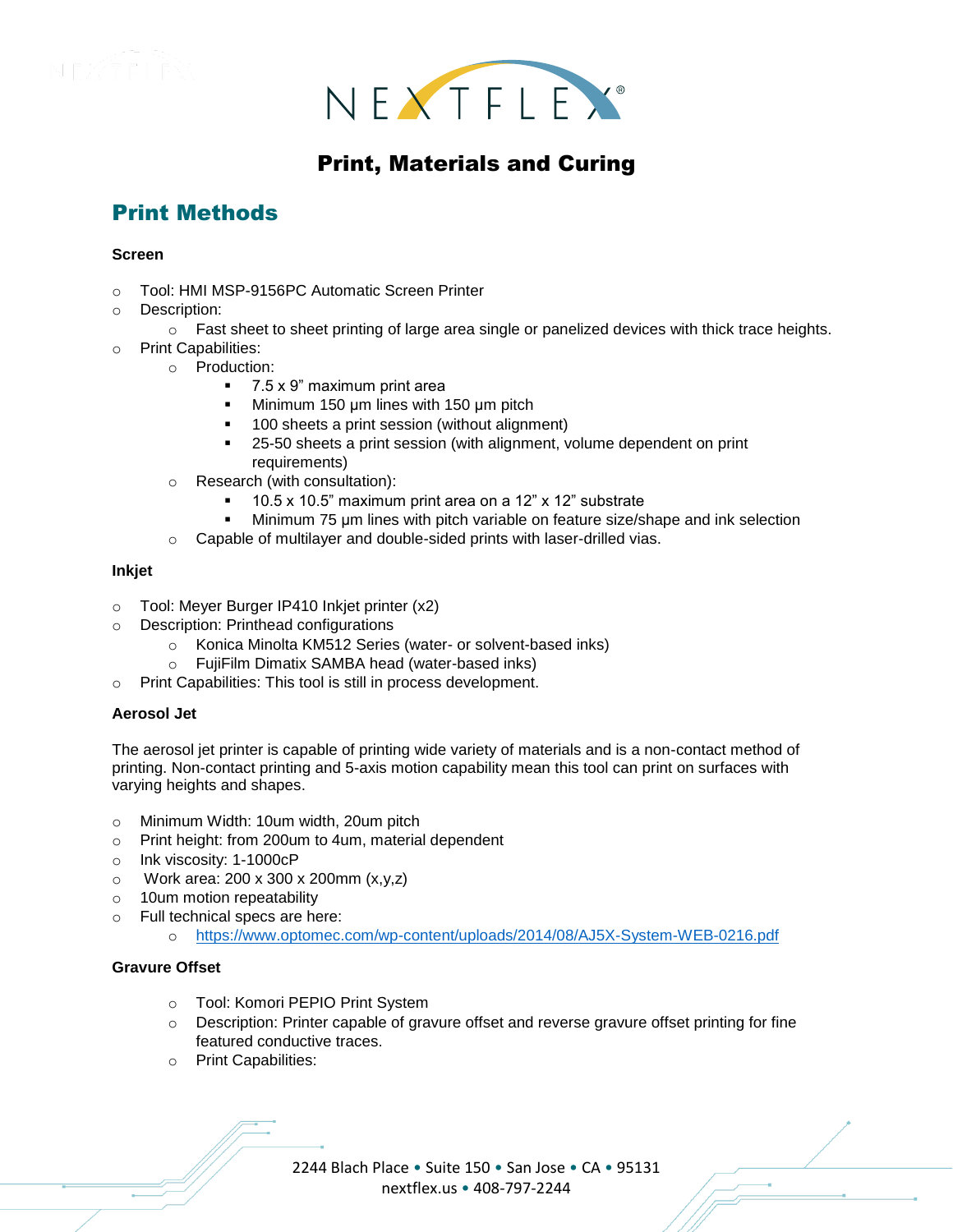



▪ 40 μm line width with 70 μm pitch done at NextFlex while Komori has demonstrated minimum line width down to 5  $\mu$ m with pitch > 10  $\mu$ m.

#### **Extrusion**

These extrusion techniques are compatible with thermoplastic extrusion of materials from polylatic-acid (PLA) to polyetheretherketone (PEEK), and liquid systems ranging from water like to clay like rheology. Jetting and spray extrusion methods require low viscosities while pressure-based extrusion methods are better suited to medium to high viscosity materials.

nScrypt Capabilities / Requirements:

- Length/Width: < 500 mm
- Thickness/total part height: < 150 mm
- Substrate Slope: < 45%
- Position accuracy: < 10 µm
- 5 heads including:
	- o 2 Hot Melt Extruders
	- o 2 Smart Pumps
	- o 1 PnP head
	- o 1 Mill Head
	- o 1 Spray adapter
- Manual Optical Fiducial Alignment
- 653nm Laser Height Mapping
- Line width from 50 µm to 2 mm dependent upon material

### **Materials**

- o Ag inks
	- o We use both flexible and stretchable inks from a variety of ink suppliers that can be printed by several methods and cured in an open-air environment.
- Cu inks
	- $\circ$  We have tested a variety of copper inks, including screen printing and aerosol jet inks. These include both reactive, open-air cure inks, and nitrogen curing.
- $\circ$  Substrates up to 200 x 300 mm (8 x 12")
	- o PET
		- Low cost polyethylene terephthalate substrates with 5 mil (125 μm) thickness for curing at temperatures up to 150°C.
		- DuPont Teijin Films Melinex® ST505: colorless, transparent, glossy heat stabilized polyester film with a double-sided surface treatment for ink adhesion.
		- Coveme Kemafoil® HSPL 80: colorless, translucent, hazy heat stabilized polyester film with a double-sided surface treatment with a higher Rz to prevent ink slump.

o PI

- High performance polyimide substrates for thermal stability in 3 or 5 mil (75 or 125 μm) thickness for curing at temperatures up to 350°C.
- DuPont Kapton® 300/500 HN: amber, transparent, glossy heat stabilized polyimide film.
- **TPU** 
	- Stretchable TPU substrates suitable for medical and wearables applications.

2244 Blach Place • Suite 150 • San Jose • CA • 95131 nextflex.us • 408-797-2244